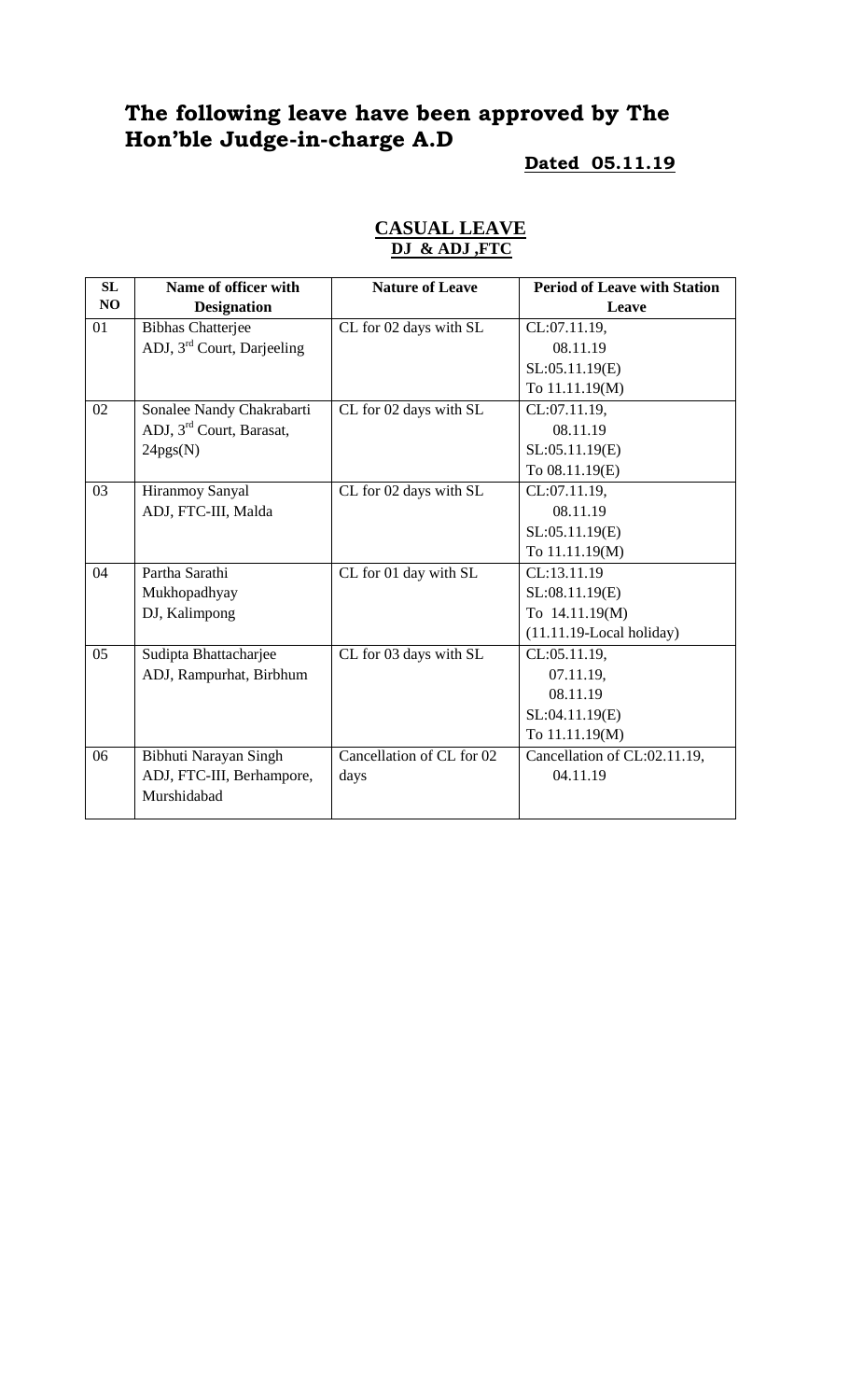| 07 | Saugata Chakraborty<br>ADJ, 3 <sup>rd</sup> Court, Berhampore,<br>Murshidabad | CL for 01 day          | CL:11.11.19                                                  |
|----|-------------------------------------------------------------------------------|------------------------|--------------------------------------------------------------|
| 08 | Gopal Kishore Sinha<br>ADJ, FTC-V, Alipore,<br>24pgs(S)                       | CL for 02 days         | CL:11.11.19,<br>13.11.19                                     |
| 09 | Manojyoti Bhattacharyya<br>ADJ, 1 <sup>st</sup> Court, Bankura                | CL for 01 day with SL  | CL:11.11.19<br>SL:08.11.19(E)<br>To 12.11.19(E)              |
| 10 | Somnath Chakrabarti<br>ADJ, 7 <sup>th</sup> Court, Barasat,<br>24pgs(N)       | CL for 02 days with SL | CL:07.11.19,<br>08.11.19<br>SL:05.11.19(E)<br>To 09.11.19(E) |
| 11 | <b>Bishnu Baran Mondal</b><br>ADJ, 3 <sup>rd</sup> Court, Purulia             | CL for 01 day with SL  | CL:11.11.19<br>SL:08.11.19(E)<br>To 13.11.19(M)              |
| 12 | Ramesh Kumar Pradhan<br>ADJ, 2 <sup>nd</sup> Court, Purulia                   | CL for 02 days with SL | CL:11.11.19,<br>13.11.19<br>SL:08.11.19(E)<br>To 14.11.19(M) |

## Submitted

### Sd/

### **Registrar (Judicial Service)**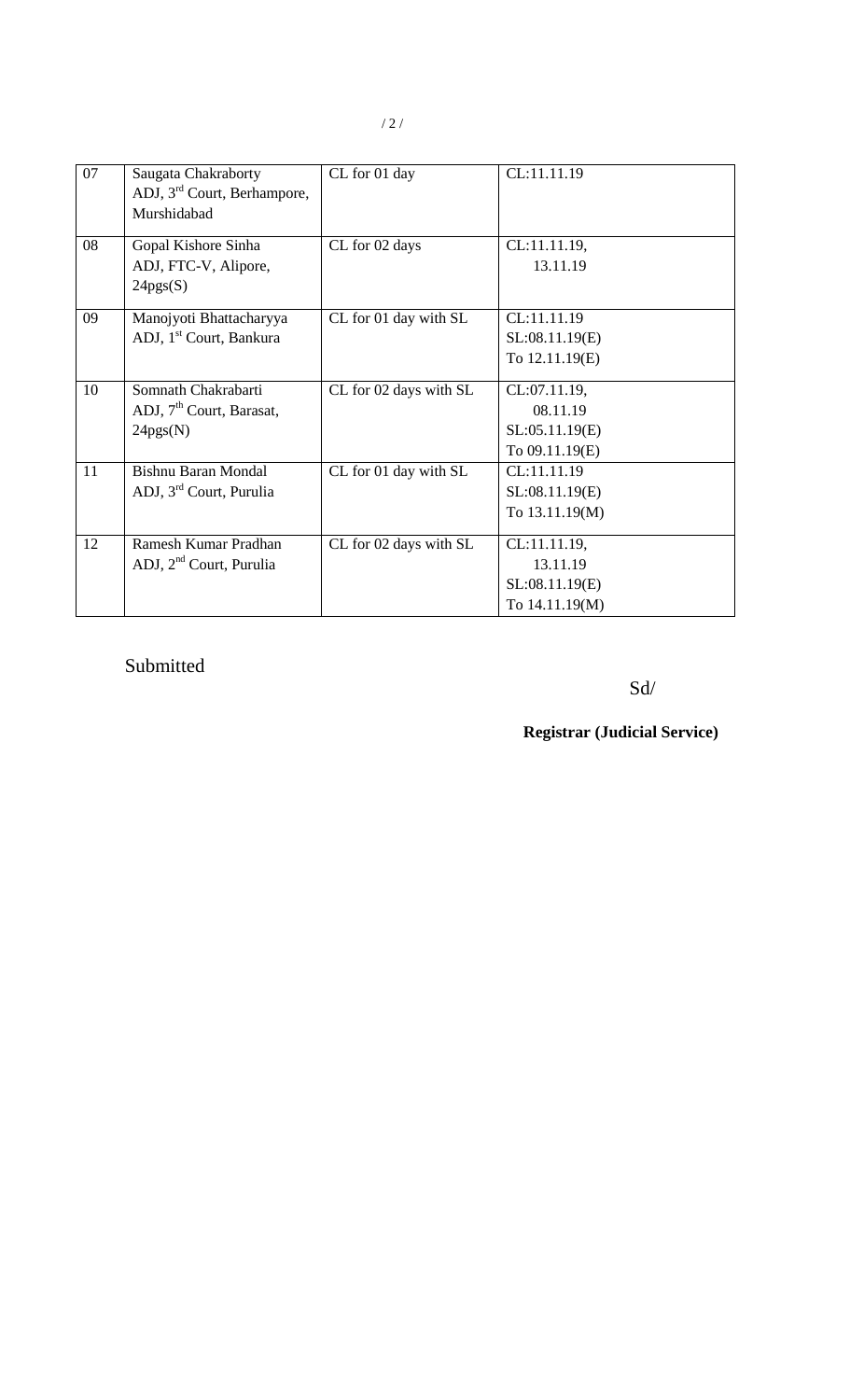# **The following leave have been approved by The Hon'ble Judge-in-charge A.D**

#### **Dated 05.11.19**

| SL | Name of officer with                 | <b>Nature of Leave</b> | <b>Period of Leave with Station</b> |
|----|--------------------------------------|------------------------|-------------------------------------|
| NO | <b>Designation</b>                   |                        | Leave                               |
| 01 | Daman Prosad Biswas                  | CL for 02 days with SL | CL:23.09.19,                        |
|    | ADJ, 5 <sup>th</sup> Court, Malda    |                        | 24.09.19                            |
|    |                                      |                        | SL:21.09.19(E)                      |
|    |                                      |                        | To 25.09.19(M)                      |
| 02 | Mukul Kumar Kundu                    | CL for 01 day with SL  | $\overline{\text{CL}}:01.11.19$     |
|    | ADJ, 3 <sup>rd</sup> Court, Suri,    |                        | SL:31.10.19(E)                      |
|    | <b>Birbhum</b>                       |                        | To 02.11.19(M)                      |
| 03 | Kazi Abul Hasem                      | CL for 01 day with SL  | CL:23.09.19                         |
|    | ADJ, FTC-I, Jangipur,                |                        | SL:21.09.19(E)                      |
|    | Murshidabad                          |                        | To 24.09.19(M)                      |
| 04 | Bibekananda Sur                      | CL for 02 days         | CL:30.09.19,                        |
|    | ADJ, 1 <sup>st</sup> Court,          |                        | 01.10.19                            |
|    | Berhampore, Murshidabad              |                        |                                     |
| 05 | Dwijendra Nath Roy                   | CL for 01 day          | CL:30.09.19                         |
|    | <b>Barman</b>                        |                        |                                     |
|    | ADJ, 1 <sup>st</sup> Court, Raiganj, |                        |                                     |
|    | <b>Uttar Dinajpur</b>                |                        |                                     |
| 06 | Jeetendra Gupta                      | CL for 02 days with SL | CL:01.11.19,                        |
|    | ADJ, 1 <sup>st</sup> Court,          |                        | 02.11.19                            |
|    | Barrackpore, 24pgs(N)                |                        | SL:31.10.19(E)                      |
|    |                                      |                        | To 04.11.19(M)                      |
| 07 | Apurba Sinha Roy                     | CL for 02 days with SL | CL:01.11.19,                        |
|    | DJ,                                  |                        | 02.11.19                            |
|    | <b>Bankura</b>                       |                        | SL:31.10.19(E)                      |
|    |                                      |                        | To 03.11.19(M)                      |

#### **CASUAL LEAVE DJ & ADJ ,FTC**

Submitted

Sd/

**Registrar (Judicial Service)**